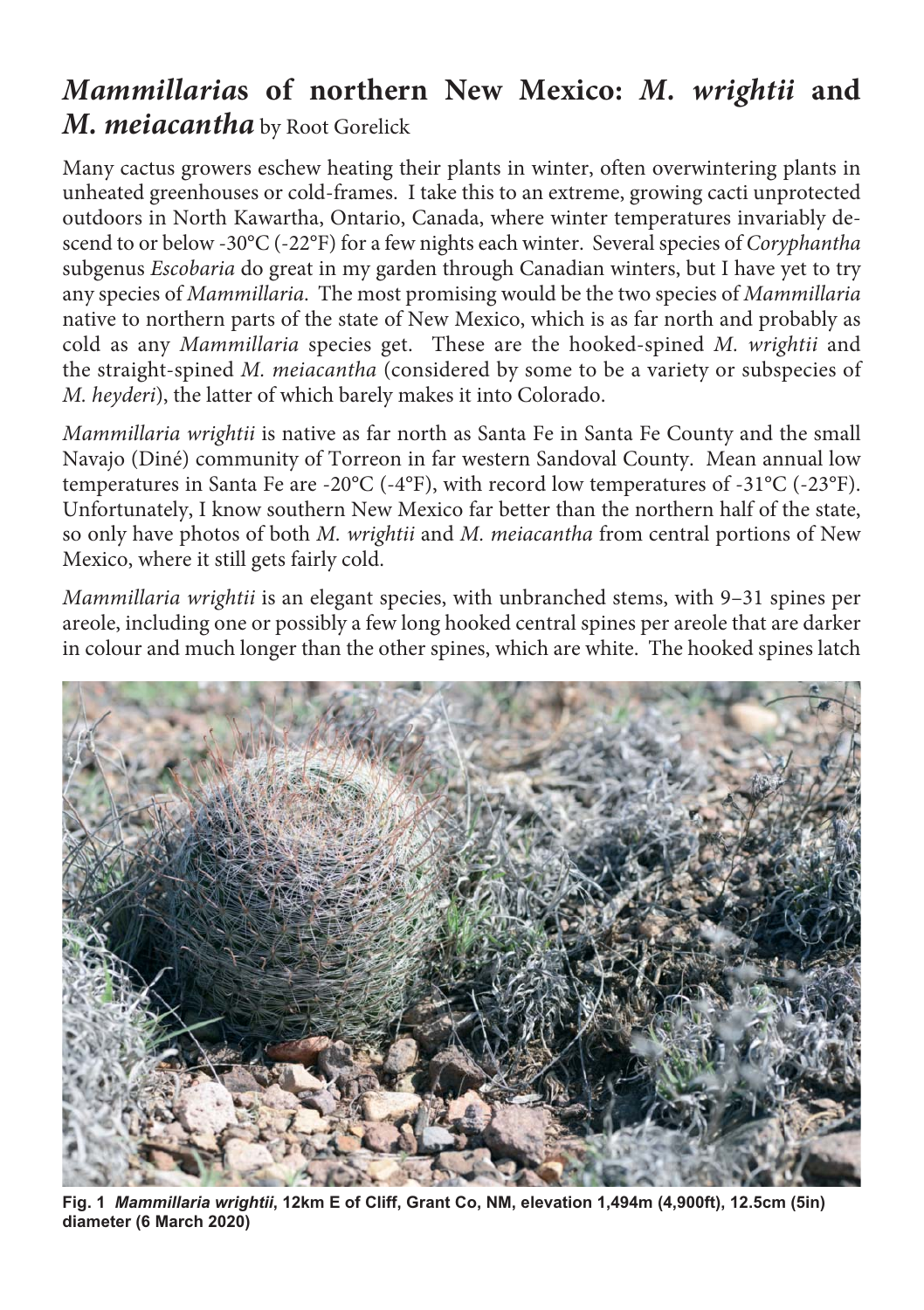onto everything. Stems are flattened disks when young, spherical when middle aged, and slightly taller than wide when old. I have never seen *M. wrightii* in flower in the field, but it has large flowers whose petals are lustrous magenta with fringed margins. See James N Stuart's photo from the outskirts of Santa Fe (**www.inaturalist.org/observations/30061358**).

*Mammillaria wrightii* is widespread but never very common. *M. wrightii* had previously been listed in the New Mexico Rare Plants list (**nmrareplants.unm.edu/rarelist.php**), but was eventually removed from that list because it was not sufficiently rare. Nonetheless, various websites, such as SEINet (**swbiodiversity.org/**) withhold locale information of herbarium specimens of *M. wrightii,* other than to county level, because of its relative rarity. In far southern New Mexico, *M. wrightii* is far less common than the only other hookedspined *Mammillaria* native to New Mexico, *M. grahamii* (assuming, possibly erroneously, that *M. viridiflora*, synonym *M. barbata*, which barely makes into the southwest corner of New Mexico in Hidalgo County, is merely a green-flowered form of *M. wrightii*).

Figures 1–4 of *M. wrightii* were taken approximately 12km east of the town of Cliff, in 'the Gila' of Grant County, New Mexico, at an elevation of around 1,494m (4,900ft) and latitude of 33°N. This population had several seedlings, as well as the biggest specimen I have ever seen, measuring 12.5cm (5in) in diameter. The seedlings were growing in deep shade, near Bear Creek, which is a major tributary of the Gila River, growing not far above the 100-year flood line in the shade of a large alligator juniper (*Juniperus deppeana*). In fact, these *M. wrightii* seedlings were growing in soil mostly composed of decaying juniper leaves. By contrast, the large specimen was growing in a clearing above Bear Creek, in rocky soil.



**Fig. 2** *Mammillaria wrightii***. Same plant as Fig. 1**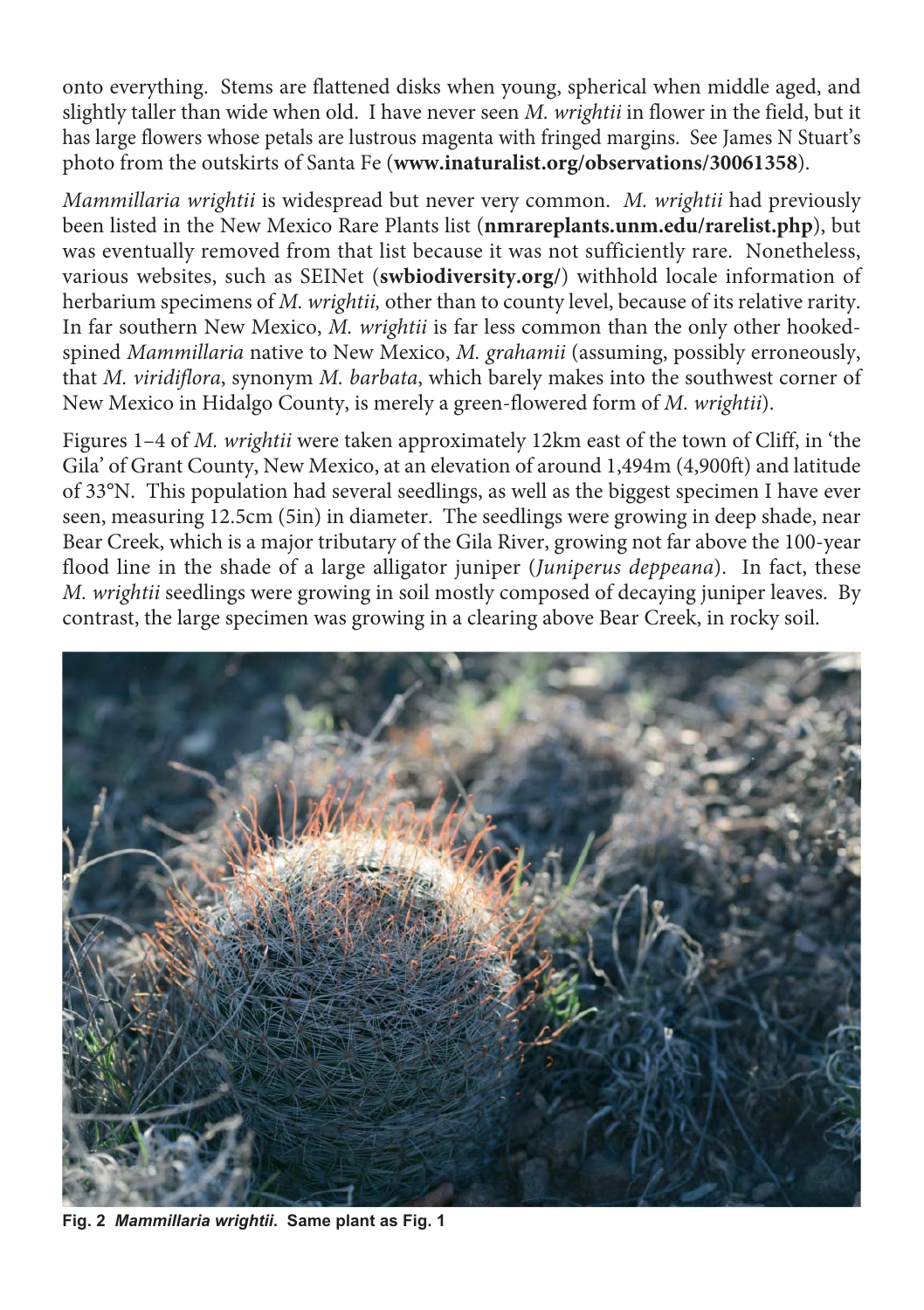

**Fig. 3** *Mammillaria wrightii***, 12km E of Cliff, Grant Co, NM, elevation 1,460m (4,760ft), near Bear Creek, under** *Juniperus deppeana* **(2 March 2020)**



**Fig. 4** *Mammillaria wrightii* **seedlings. Location as in Fig. 3**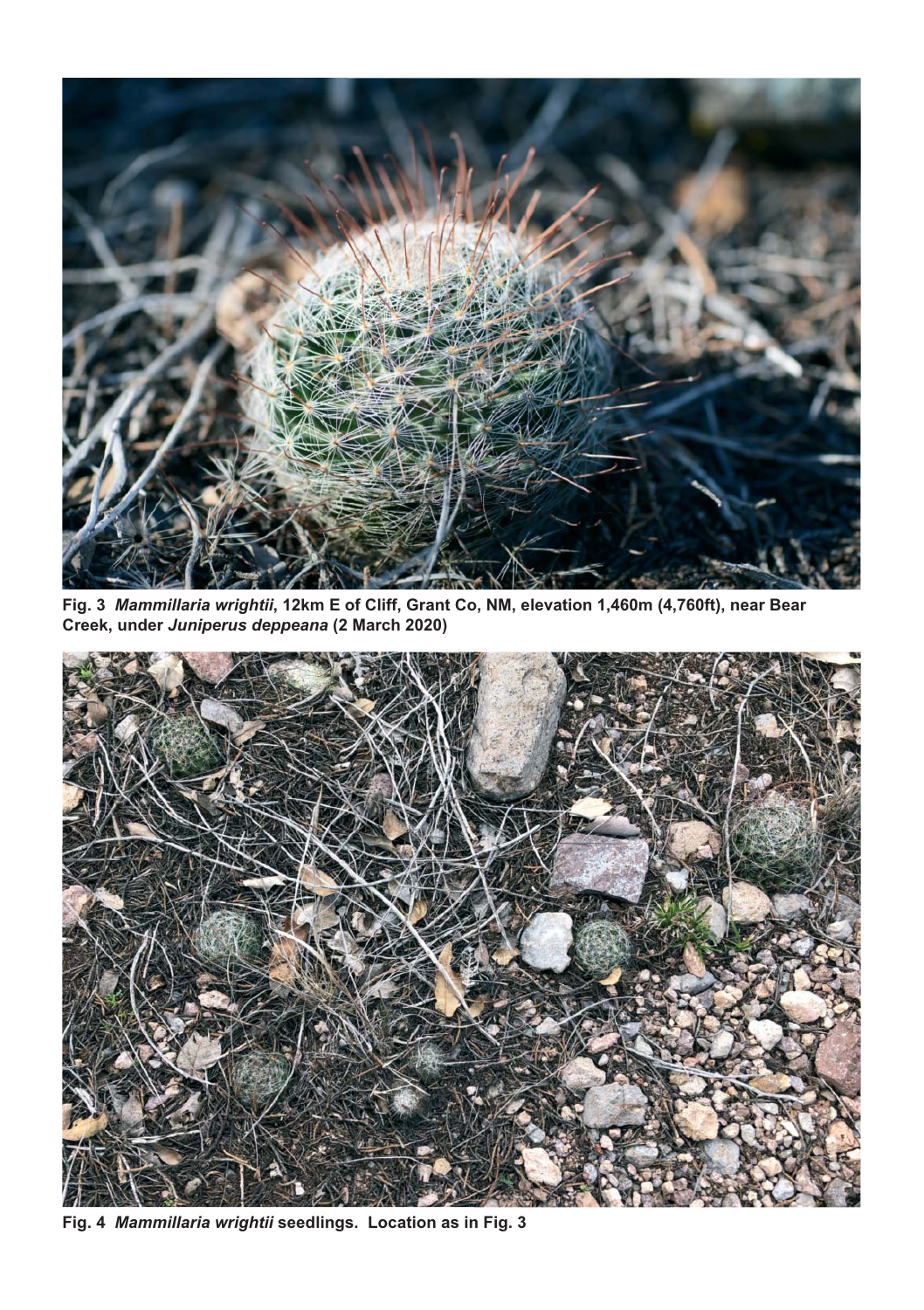

**Fig. 5** *Mammillaria meiacantha***, I-40 near Guadalupe-Quay County border, elevation 1,326m (4,350ft) (19 March 2020)**

In New Mexico, *Mammillaria meiacantha* is a more common species than *M. wrightii*. The two species have overlapping ranges, but *M. meiacantha* extends farther to the east and *M. wrightii* extends farther to the west. I have found *M. meiacantha* at several sites in both southern and central New Mexico, but have not botanised in far northern parts of the state. *M. meiacantha* grows almost to the Colorado border, near the town of Cimarron in Colfax County. See for example the herbarium specimen collected at Vermejo Park Ranch along the south shore of the Cimarron River at 36.51°N, -104.96°W, at an elevation of 2011m (6596 ft): *Ben Legler 9955* (19 July 2008) *RM 901164*. The ski resorts of Taos are southwest of this locale. The Colorado border is just north at 37°N. Not much farther south and at an identical elevation, *M. meiacantha* has been collected northeast of the city of Las Vegas, New Mexico at 35.84°N, -104.99°W: *Marc A. Baker 12577* (28 June 1997) *NY 03860479*. Both of these specimens were from the eastern edge of the Sangre de Christo Mountains, which is what the Rocky Mountains are called in northern New Mexico and far southern Colorado. *M. meiacantha* has also been documented from a single locale in Colorado: at Little Black Mesa in Baca County, which is about 5km east-northeast of the point where the borders of Colorado, New Mexico and Oklahoma all intersect (Barnett & Barnett, 2016).

*Mammillaria meiacantha* has flattened hemispherical unbranched stems and is typically a wider and shorter plant than *M. wrightii*. *M. meiacantha* only possesses straight spines and never very many of them, with 6–8 spines per areole, which means that the epidermis is visible and the plant always looks green. Figure 5 is from a plant along Interstate 40 near